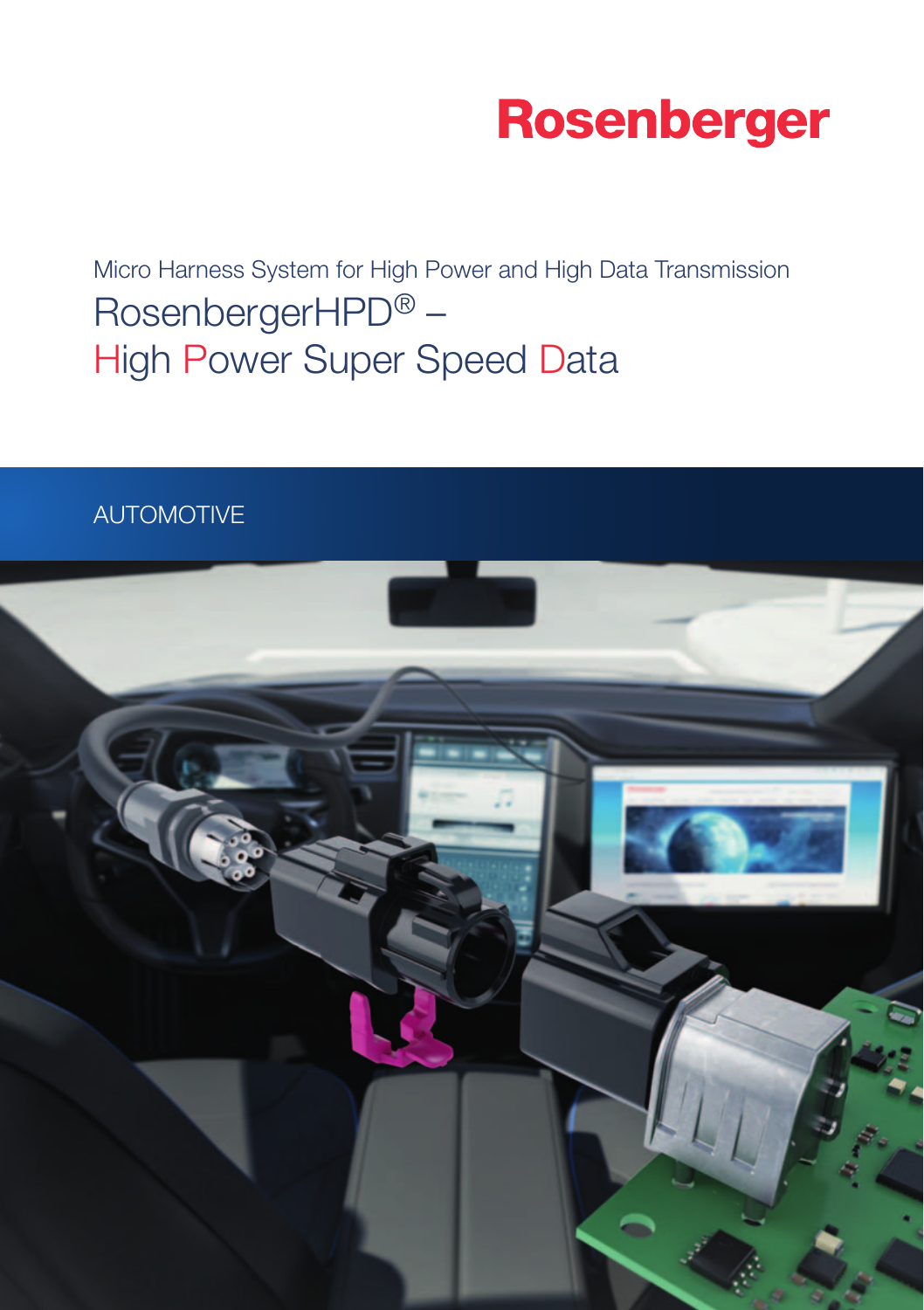

### INTRODUCTION

## RosenbergerHPD® – for High Power and High Data Transmissions

The new RosenbergerHPD<sup>®</sup> is an universal applicable multicore datalink connection system for high data rates combined with high ampacity. The optimized design allows transmitting data rates up to 10 Gbps. In addition to high data performance, the central positioned power lane offers a power reserve up to 100 W / 5 A in combination with the cable shield as the ground lane.

Rosenberger has also developed a special multicore cable with an optimized layout for low attenuation. It consists of two fully foil-shielded differential pairs and one sum-shielded differential data pair. Beside the shielding, the patented layout inside the cable and the interface provides an almost interference and crosstalk free transmission performance.

The robust, fully shielded automotive grade connector design qualifies the interface for applications in rough environmental conditions where high frequent data and high ampacity is required (eg. automotive environment).

The advantage to connect complex systems with only one connector, which supplies the application with both – data and power, is a reduction of costs combined with the reduction of installation size.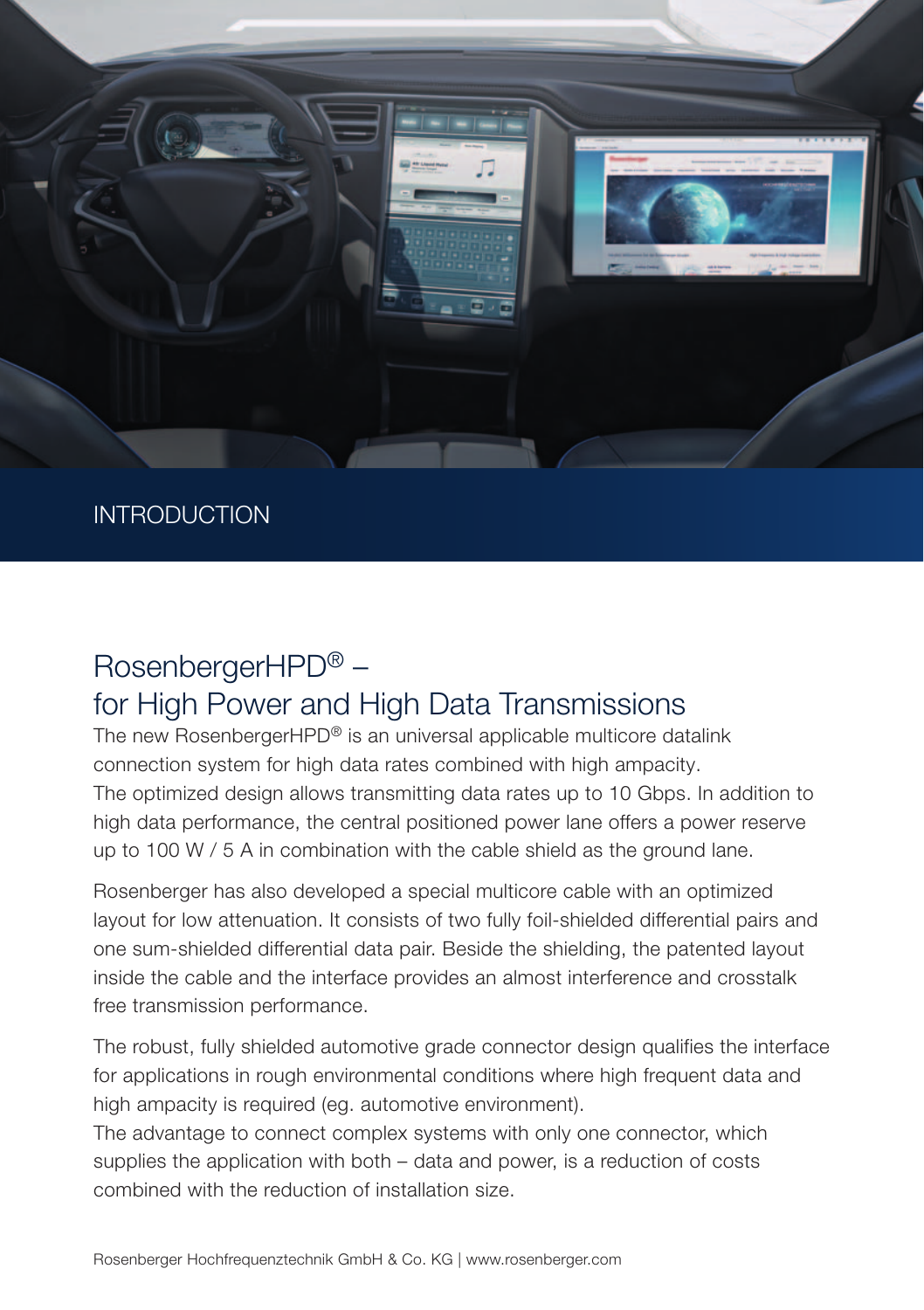

## PRODUCT PORTFOLIO

# RosenbergerHPD® Connectors

| <b>Connector Type</b>          | Rosenberger No.       |  |
|--------------------------------|-----------------------|--|
| PCB Plug straight              | U3S101-40MT5-y*       |  |
| PCB Plug right angle           | U3S201-40MT5-y*       |  |
| Cable Assembly (Cable Jack 2x) | LBB-101- $xxxx-y-y^*$ |  |

\* please fill in: xxxx requested length, y coding<br>Further customized products on request



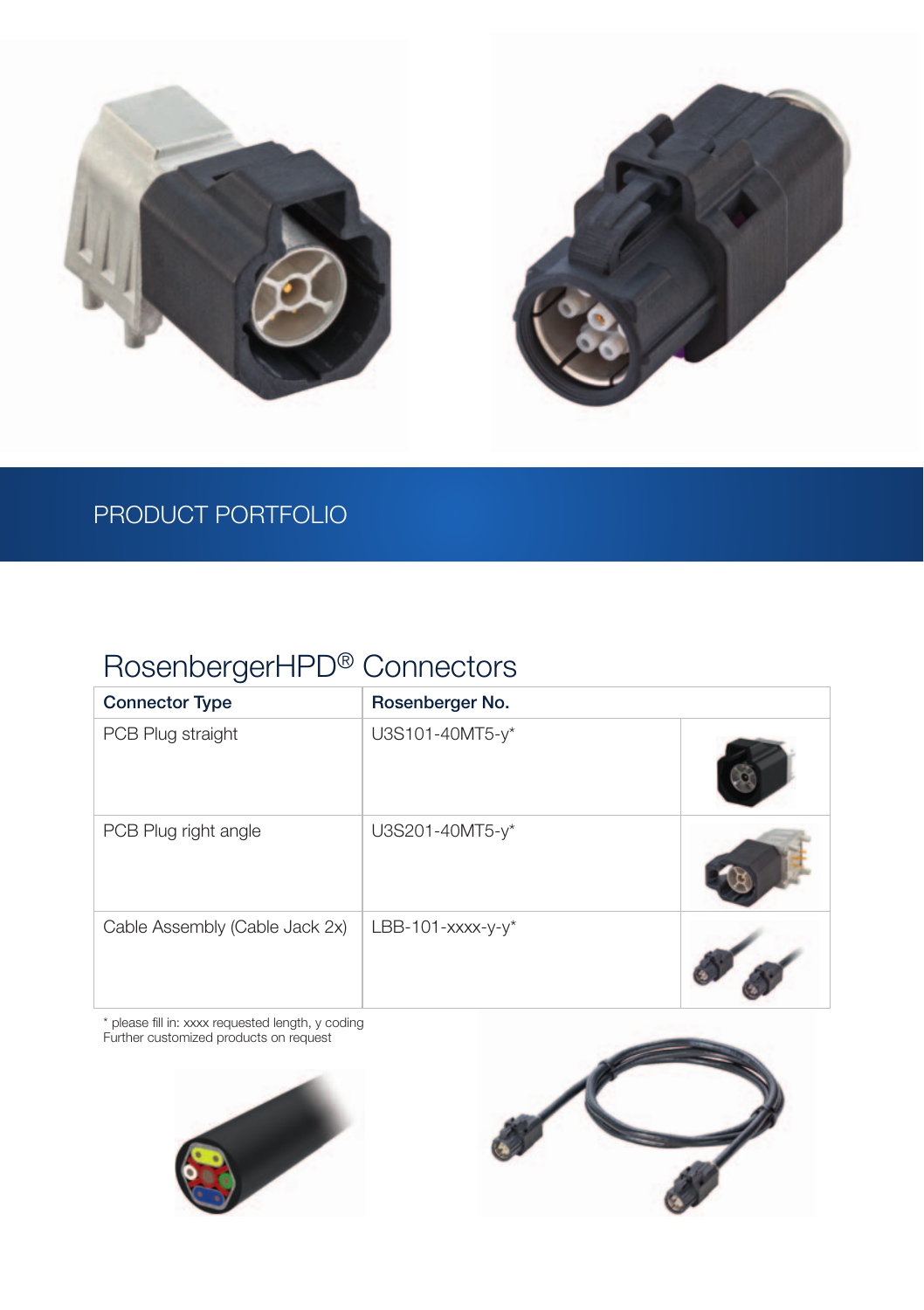

## TECHNICAL DATA

# Technical Data RosenbergerHPD® – Code U3

| <b>Electrical Data</b>                                      |                         |  |  |
|-------------------------------------------------------------|-------------------------|--|--|
| Impedance of connector inclusively transition area to cable | $90 \Omega + 10 \Omega$ |  |  |
| Frequency range                                             | DC to 10.0 GHz          |  |  |
| Ampacity                                                    | $\leq$ 5 A DC           |  |  |
| Contact resistance                                          | $< 10$ m $\Omega$       |  |  |
| <b>Mechanical Data</b>                                      |                         |  |  |
| Cable retention force                                       | $\geq 110$ N            |  |  |
| Retention force primary lock                                | $\geq 80$ N             |  |  |
| Number of codings                                           | 6                       |  |  |
| Coding efficiency                                           | $\geq 80$ N             |  |  |
| <b>Environmental Data</b>                                   |                         |  |  |
| Temperature range                                           | $-40$ °C to $+105$ °C   |  |  |
| Thermal shock                                               | DIN EN 60068-2-14       |  |  |
| Temperature and humidity                                    | USCar $2 - 45.6.2$      |  |  |
| Vibration                                                   | DIN EN 60068-2-64       |  |  |
| Mechanical shock                                            | DIN EN 60068-2-27       |  |  |
| High temperature exposure                                   | DIN EN 60068-2-2        |  |  |
|                                                             |                         |  |  |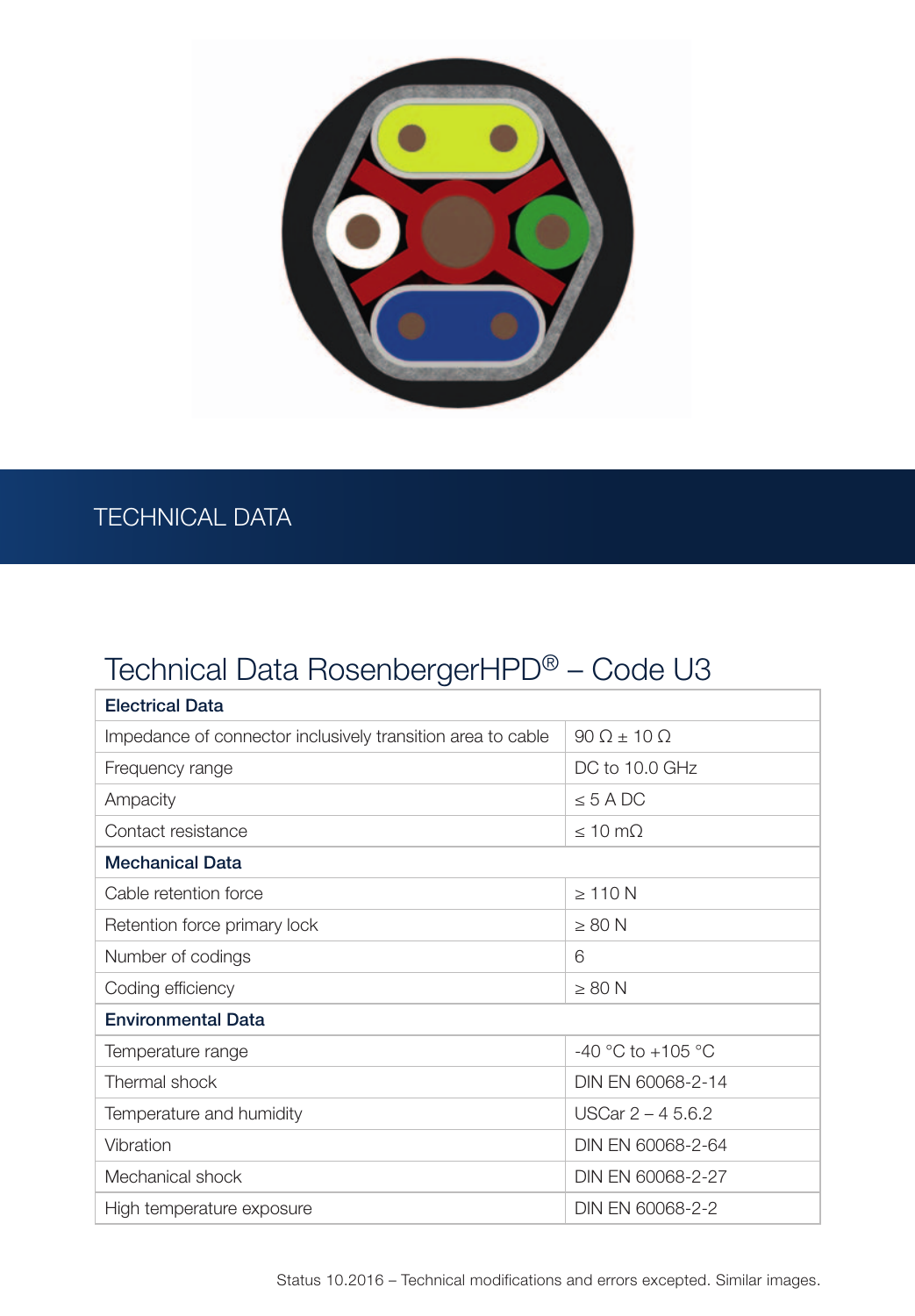

RosenbergerHPD® – High Power Super Speed Data

## Features & Applications

### Product Features

- 2x shielded SuperSpeed differential data lanes (up to 10 GBit)
- 1x shielded HighSpeed differential data lane (up to 1 GBit)
- 1x High Power lane (up to 20 V / 5 A)
- 1x Ground lane (over braid)
- Optimized interface layout for low crosstalk
- Fully shielded interface
- Mechanically robust design
- Shock and vibration proof
- Watertight versions possible
- For highest automotive requirements – LV 214

#### **Applications**

- USB 2.0, USB 3.1 Gen 1, USB 3.1 Gen 2
- $\blacksquare$  APIX 1-3
- Display Port
- MHL 1,2,3 and superMHL
- **High Power Charging**
- Power Delivery
- Board-to-Board Communication
- UHD Resolution

### Application Devices

- **Displays**
- **Smartphones**
- **Tablets**
- Notebooks